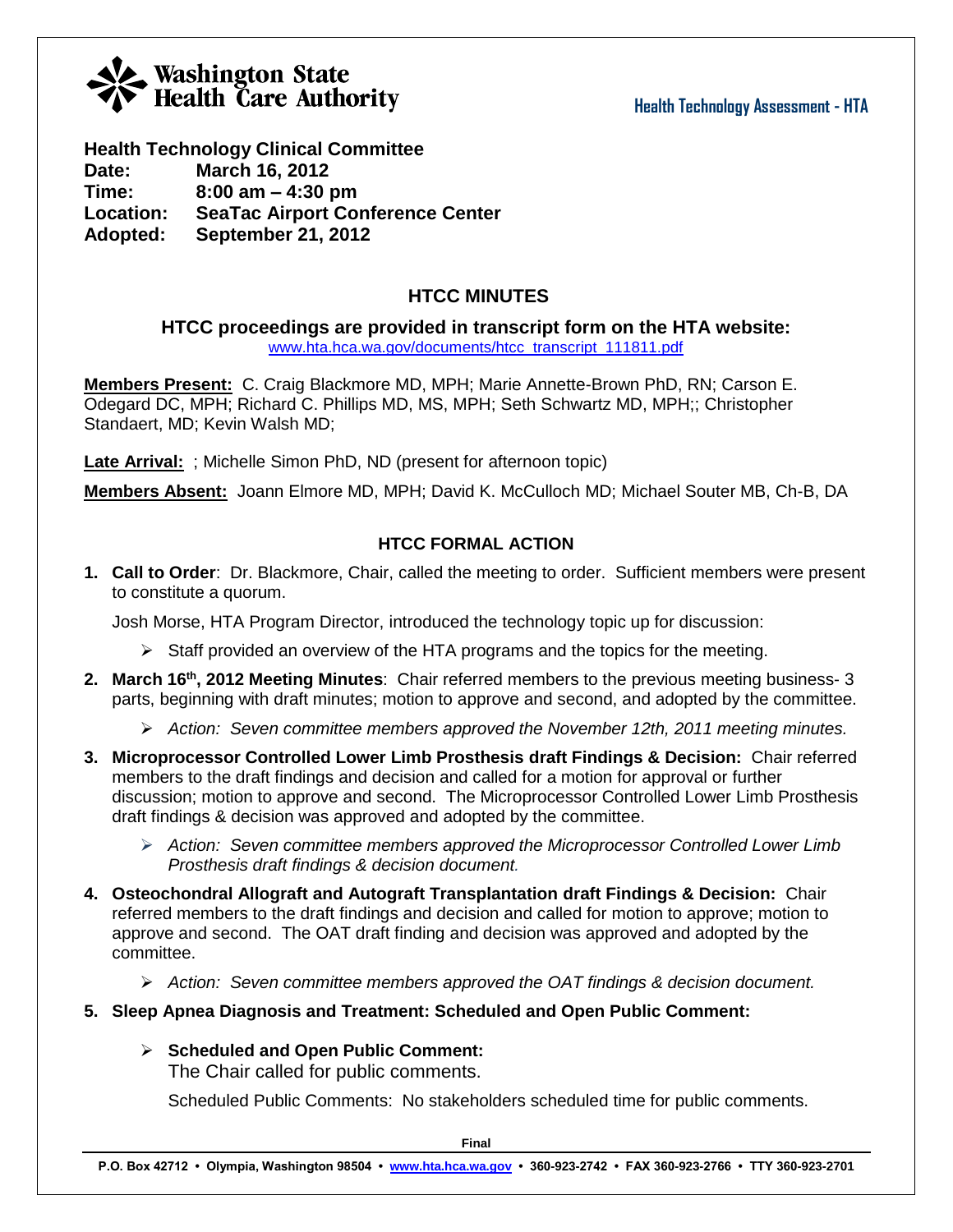# **Washington State**<br>Health Care Authority

Open Public Comments: Two individual stakeholders requested scheduled time for public comments. The stakeholders submitted their conflict of interest for the committee's consideration prior to providing public comment.

 $\triangleright$  Ed Weaver MD, MPH, sleep medicine and sleep surgeon provided comment.

 $\triangleright$  Robert Michaelson MD, PhD, Vice President of the Washington State Chapter of the American Society for Metabolic and Bariatric Surgery provided comment.

#### **Agency Utilization and Outcomes:**

Steve Hammond MD, PhD, Chief Medical Officer, Department of Corrections, presented the agency utilization and outcomes for Sleep Apnea to the committee, full presentation published with meeting materials.

#### **Vendor Report and HTCC Q & A**

Chair introduced the clinical expert, Amir Khan MD.

The Center for Evidence-based Policy, Oregon Health Sciences University presented an overview of their evidence report on Sleep Apnea Diagnosis and Treatment in Adults, full presentation published with meeting materials.

#### **Committee Discussion and Decision**

Dr. Blackmore, Committee Chair, led a discussion of the evidence related to the safety, efficacy, and cost-effectiveness of sleep apnea treatments followed by discussion of sleep apnea diagnosis.

HTCC reviewed and considered the Sleep Apnea technology assessment report; information provided by the Administrator; state agencies; public members; and heard comments from the evidence reviewer, HTA program, an invited clinical expert, the public and agency medical directors. The committee considered all the evidence and gave greatest weight to the evidence it determined, based on objective factors, to be the most valid and reliable.

| <b>HTCC COMMITTEE COVERAGE DETERMINATION VOTE</b> |                       |                                          |                                                                       |  |  |
|---------------------------------------------------|-----------------------|------------------------------------------|-----------------------------------------------------------------------|--|--|
|                                                   | <b>Not</b><br>covered | <b>Covered</b><br><b>Unconditionally</b> | <b>Covered</b><br><b>Under</b><br><b>Certain</b><br><b>Conditions</b> |  |  |
| Sleep apnea diagnosis                             |                       |                                          |                                                                       |  |  |
| Sleep apnea treatment- non-surgical               |                       |                                          |                                                                       |  |  |
| Sleep apnea treatment- surgical                   |                       |                                          |                                                                       |  |  |

 *Discussion:* The Chair called for discussion on conditions of coverage for sleep apnea diagnosis and treatment following the majority voting for coverage. The determination is limited to adults age 18 years and older for diagnosis and treatment of obstructive sleep apnea (OSA). The following conditions were discussed and approved by a majority of the clinical committee:

*Limitations of Coverage:* Sleep apnea diagnosis and treatment is a covered benefit when the following conditions are met:

• Adults age 18 years and older;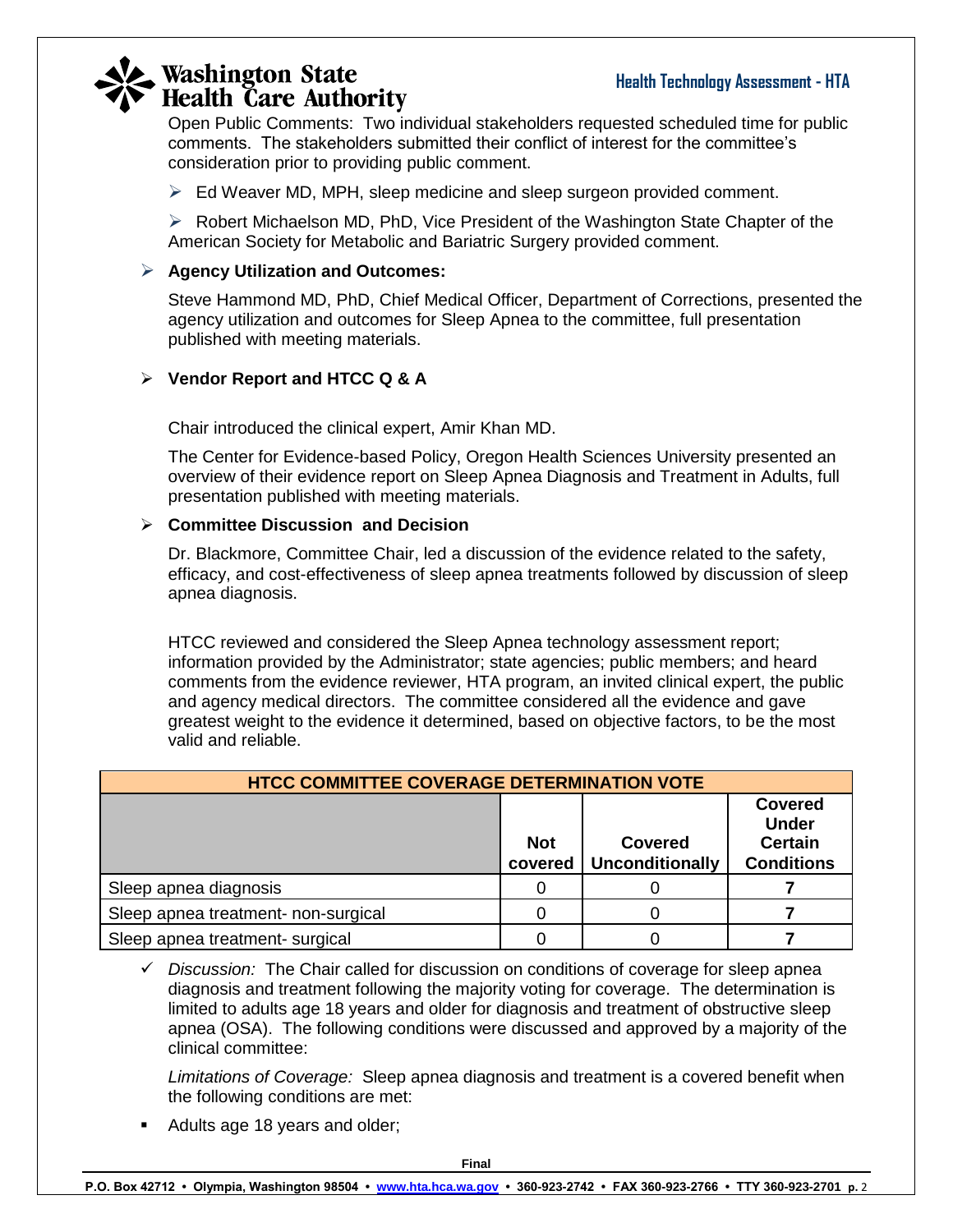# Washington State<br>Health Care Authority

- State agency approved providers;
- Consistent with the Medicare national coverage determination *Continuous positive airway Pressure CPAP Therapy for Obstructive Sleep Apnea (OSA)* and *Sleep Testing for Obstructive Sleep Apnea* excluding Coverage with Evidence Development (CED); and
- Consistent with the Medicare Local coverage determination (L30731) for *Surgical Treatment of Obstructive Sleep Apnea.*
- *Action:* The committee chair directed HTA staff to prepare a Findings *and Coverage document on Sleep Apnea diagnosi*s *an*d treatment reflective of the determination.

#### **6. Bone Morphogenetic Proteins (BMP):**

#### **Scheduled and Open Public Comment:**

The Chair called for public comments.

Scheduled Public Comments: Five stakeholders scheduled time for public comments; four were addressed the committee.

- $\triangleright$  John Ratliff MD on behalf of the American Association of Neurological Surgeons and the Congress of Neurological Surgeons,
- $\triangleright$  Trent Tredway MD, a surgeon from Seattle, WA
- $\triangleright$  John Schuster MD a surgeon from Eastern Washington
- $\triangleright$  Julie Bearcroft PhD representing Medtronic Spine & Biologics

#### **Agency Utilization and Outcomes:**

Robert Mootz DC,Associate Medical Director, Department of Labor and Industries, presented the agency utilization and outcomes for BMP to the committee, full presentation published with meeting materials.

#### **Vendor Report and HTCC Q & A**

Chair introduced the clinical expert Michael Jihoon Lee MD.

Spectrum Research, Inc. presented an overview of their evidence report on Bone Morphogenetic Proteins for use in Spinal Fusion, full presentation published with meeting materials.

#### **Committee Discussion and Decision**

Dr. Blackmore, Committee Chair, led a discussion of the evidence related to the safety, efficacy, and cost-effectiveness of BMP for spinal fusion. The HTCC reviewed and considered the BMP technology assessment report; information provided by the Administrator; state agencies; public members; and heard comments from the evidence reviewer, HTA program, an invited clinical expert, the public and agency medical directors. The committee considered all the evidence and gave greatest weight to the evidence it determined, based on objective factors, to be the most valid and reliable.